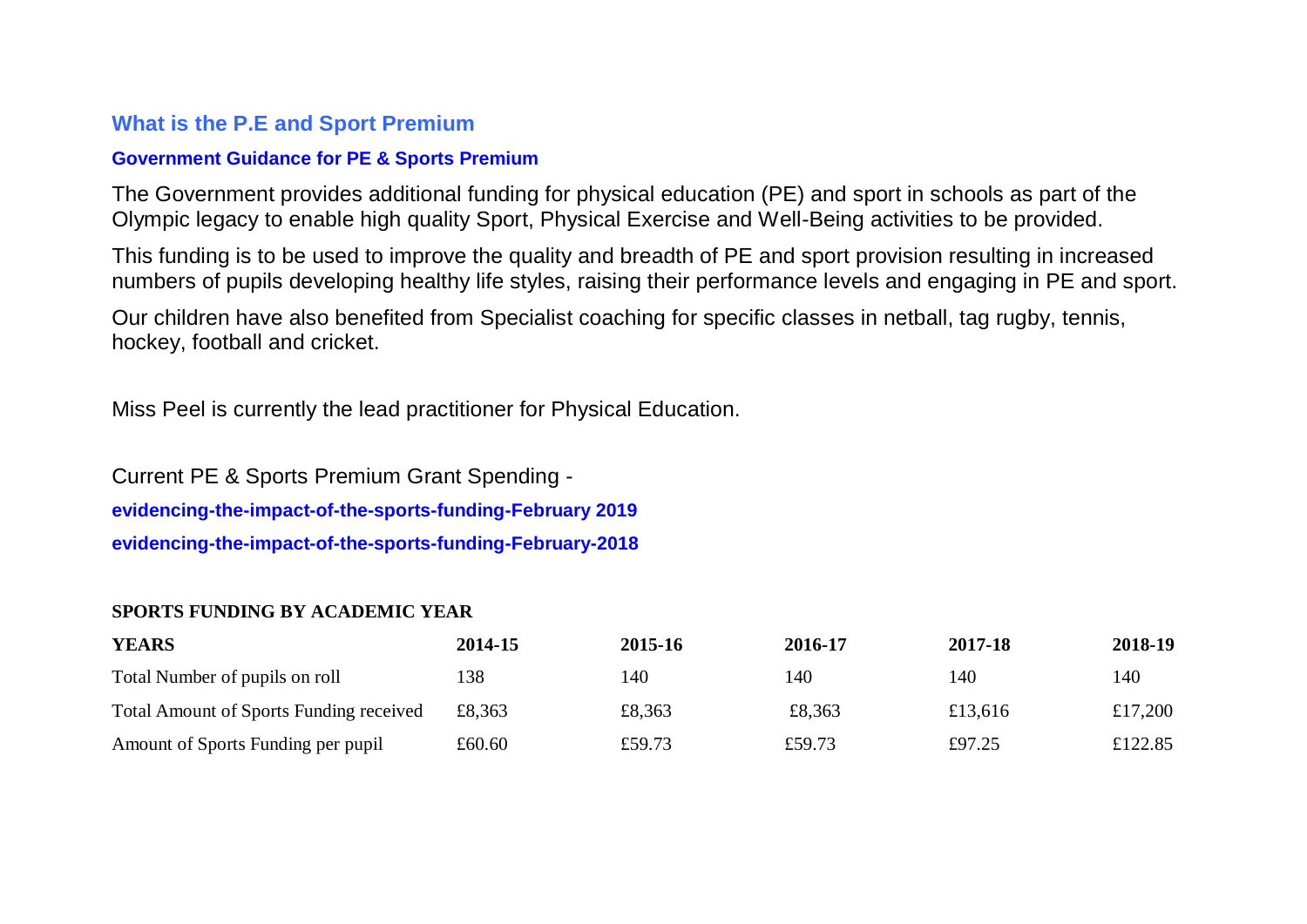## **How is it spent?**

The additional 2018/19 PE and sport funding pays in part for the:

- Burnley Football Club in the Community FA Qualified Coach weekly x 2 days and further benefits in our SLA (£4,500)
- BFCitC Disability Project
- PE CPD for all staff on a weekly basis
- Additional after school clubs delivered by BFCitC. For example, football, basketball and multi-skills
- 44 children have attended a BFC match day experience using the Elite Training Centre facilities with a coach and watched a Premier League match (£600)
- Ballroom Dancing lessons for 50 children x 6 sessions
- 50 children participated in an evening performance at Blackpool Tower Ballroom (£700)
- Assisted places enabling vulnerable pupils to attend school clubs/residential visits
- Participation in inter-school sports competitions with local schools
- All children are being taught teamwork and fair play skills.
- Y3, Y4 and Y5 children attend weekly swimming sessions at our local leisure centre £5,000
- **Bikeability support for Y5/6 pupils**
- Inter-class competitions focus on Lower KS2 and Upper KS2
- **What is the impact of the additional PE funding on pupils ?**
- The impact on pupils of the additional PE and Sport funding is measured at the end of each academic year:
- Increasing numbers of pupils attended school clubs this year
- Some children are now members of clubs within the local community
- An increasing range of sports is covered through lessons and clubs
- More children own a bicycle and are able to ride their bike safely in the community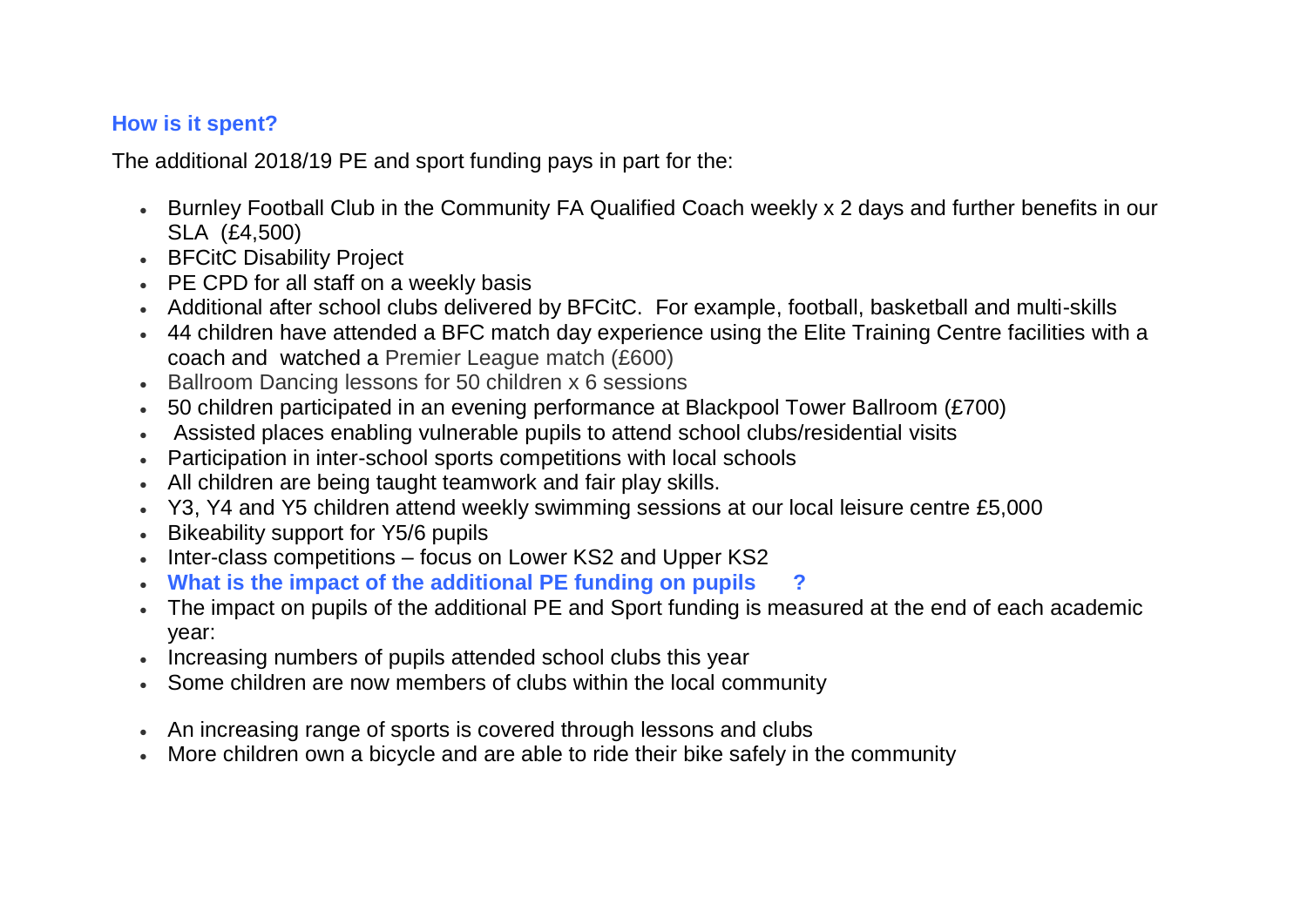- All children took part in inter-school activities during the year 2014/15; 2015/16;2016/17; 2017/18;2018/19 including EYFS who took part in a multi-skills day at a Local High School.
- Children are developing a wider range of skill sets in Sport and Adults are gaining CPD in different sports.

This school year we aim to ensure that the impact of our extra sport funding is supported and measured by Pupil Voice. We are going to use the attached survey in order to support this and so that we have SMART targets for 2018/19.

# **PE School Improvement Plan 2017-2019**

Area of Development: P.E. & Sport

Lead person: Miss Peel

| $\vert$ 1. Objective                                                                                                          |                                                                                                  | 2. Success Criteria 3. Key Levers & Actions                                                                                                                    | 4. Staffing $\&$<br><b>Monitoring</b> | 5. Time Scale &<br><b>Milestones</b> | 6. Resources &<br><b>Budgets</b>                                 | 7. Evaluation &<br><b>Review</b>                                  |
|-------------------------------------------------------------------------------------------------------------------------------|--------------------------------------------------------------------------------------------------|----------------------------------------------------------------------------------------------------------------------------------------------------------------|---------------------------------------|--------------------------------------|------------------------------------------------------------------|-------------------------------------------------------------------|
| To develop<br>interschool<br>competitions so that participating in<br>$\sim$ 50% KS2 pupils<br>compete with local<br>schools. | An increase in the<br>number of pupils<br>interschool sports<br>competitions<br>to $\approx$ 50% | Inter school competition to<br>be held termly inviting at<br>least 2 schools to an event.<br>One being an Athletics inter JP to monitor<br>school competition. | UKS2 staff                            | Plan jointly a term in<br>advance    | Planning time and<br>cover supervision                           | HT & SLT to<br>evaluate success<br>each term                      |
| Council to look at<br>ways in which we<br>can increase the<br>number of KS2                                                   | pupils playing sport is regularly<br>at playtimes to<br>$~1.50\%$                                | To work with School An increase in $KS2$ . PE equipment for playtimes<br>reviewed/renewed.<br>Tennis balls/Hoola Hoops/<br>Skipping ropes/rugby balls/         | JP to monitor                         | October<br>January<br>April          | Equipment ordered in<br>April from<br>October/January<br>review. | Review as part of the<br>end of year KS2 PE $\parallel$<br>review |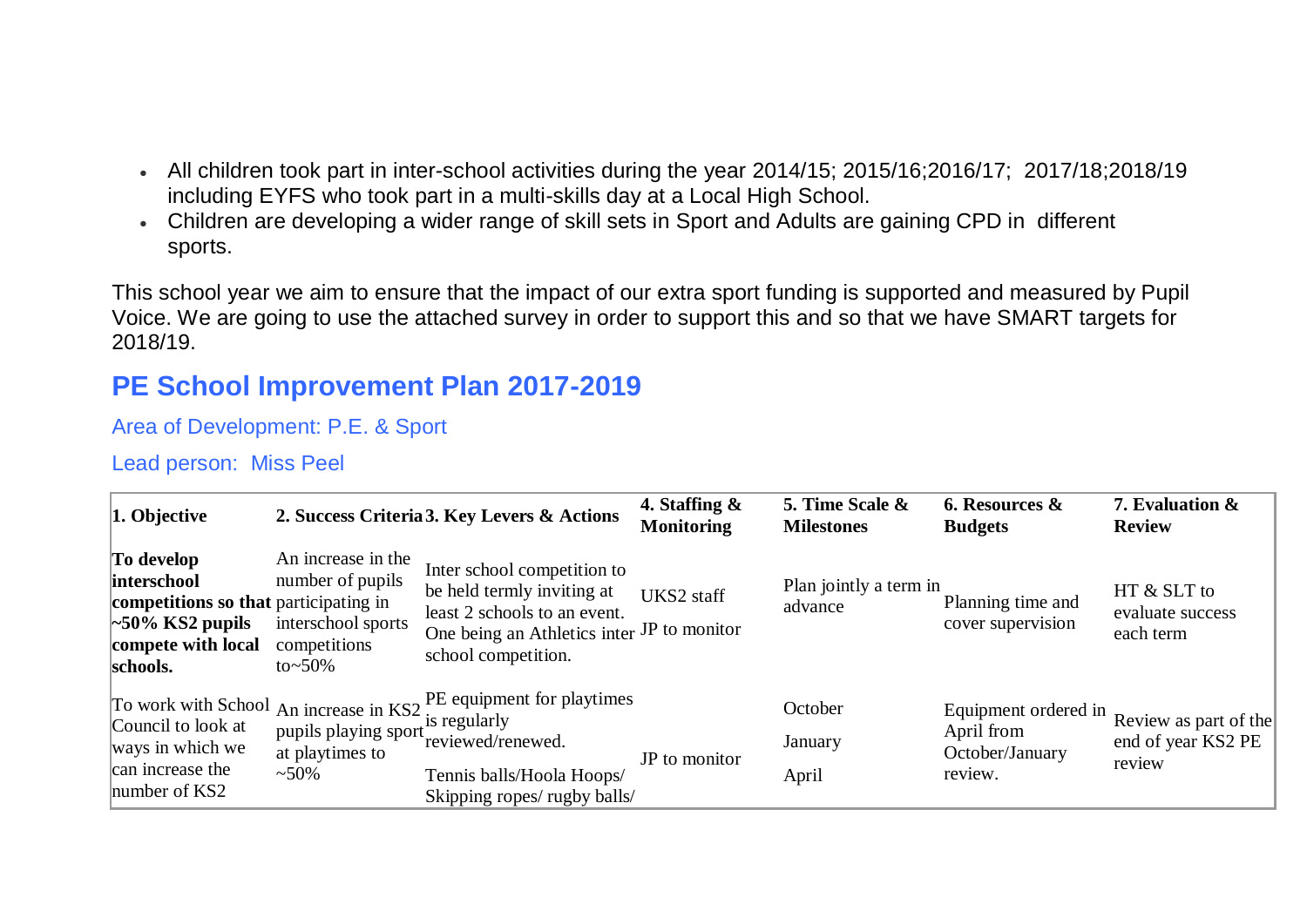| pupils who regularly<br>play games at<br>playtimes safely to<br>$\sim 50\%$<br>To review the school<br>clubs so that $Y1 -$<br><b>Y6 pupils from have Pupils from Y1-Y6</b><br>the opportunity to<br>be involved each<br> week. |                            | basketballs/.                                                                                                                                        |               | June                                                 |               |                                                                                                    |
|---------------------------------------------------------------------------------------------------------------------------------------------------------------------------------------------------------------------------------|----------------------------|------------------------------------------------------------------------------------------------------------------------------------------------------|---------------|------------------------------------------------------|---------------|----------------------------------------------------------------------------------------------------|
|                                                                                                                                                                                                                                 |                            | Lunchtime Staff to be<br>responsible for reviewing /<br>renewing the equipment and<br>ensuring issues related to its<br>use are solved successfully. |               | Review of<br>improvements                            |               |                                                                                                    |
|                                                                                                                                                                                                                                 |                            | New clubs to be started in<br>January: cooking; football                                                                                             |               | January $-Club$<br>timetable set.                    |               | Review in June                                                                                     |
|                                                                                                                                                                                                                                 | are involved each<br>week. | Past clubs to be 'tweaked' to<br>improve provision.                                                                                                  | JP to monitor | <b>BFCiTC</b> clubs<br>Commencing Sept<br>week 3.    | New equipment | New club timetable<br>Sept.                                                                        |
|                                                                                                                                                                                                                                 |                            | Monitor pupil involvement<br>in clubs and reward pupils at<br>the end of each term.                                                                  |               | Termly monitoring<br>of club attendance &<br>rewards |               | Review of clubs Feb<br>$\frac{1}{2}$ term                                                          |
|                                                                                                                                                                                                                                 |                            | Use pupil premium to pay<br>for vulnerable pupils to<br>attend a club starting in<br>January                                                         | <b>JP/SLT</b> | Use pupil profile<br>data to identify<br>pupils      | Pupil Premium | Report on impact of<br>premium pupils<br>action to the Summer<br><b>Full Governors</b><br>Meeting. |
|                                                                                                                                                                                                                                 |                            | Identify six Local<br>community clubs to take<br>one school assembly during<br>the year i.e. one each half<br>term                                   |               | JP/KMc<br>Termly monitoring<br>ensuring success      |               | Review progress<br>DecemberApril                                                                   |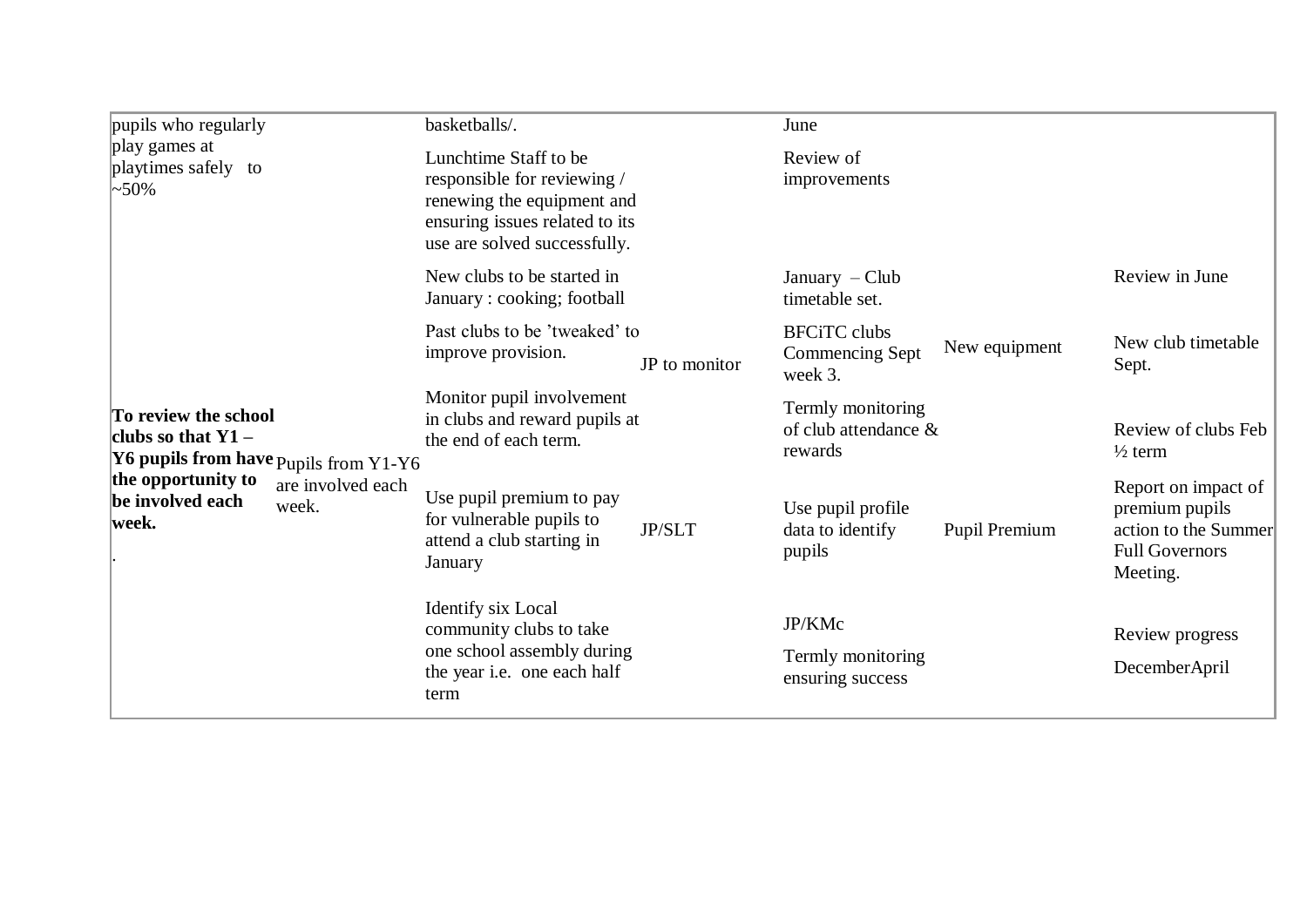## **P.E. DATA: END OF YEAR KS2 P.E SURVEY 2018-2019**

| <b>Question</b> |                                                                                                                  | Yes | N <sub>0</sub> |
|-----------------|------------------------------------------------------------------------------------------------------------------|-----|----------------|
|                 | 1. Have you attended a school<br>club (after school or lunch) for at least<br>1 half term this year?             |     |                |
|                 | 2. Have you attended more than one<br>school club (after school or lunch) for<br>at least 1 half term this year? |     |                |
| 3.              | Do you attend out of school clubs on<br>week nights or the weekend?                                              |     |                |
|                 | 4. Do you enjoy P.E lesson<br>activities/games you play and the<br>sports clubs you attend?                      |     |                |
|                 | 5. Do you feel attending a school club<br>now will help you lead a more<br>healthy life?                         |     |                |